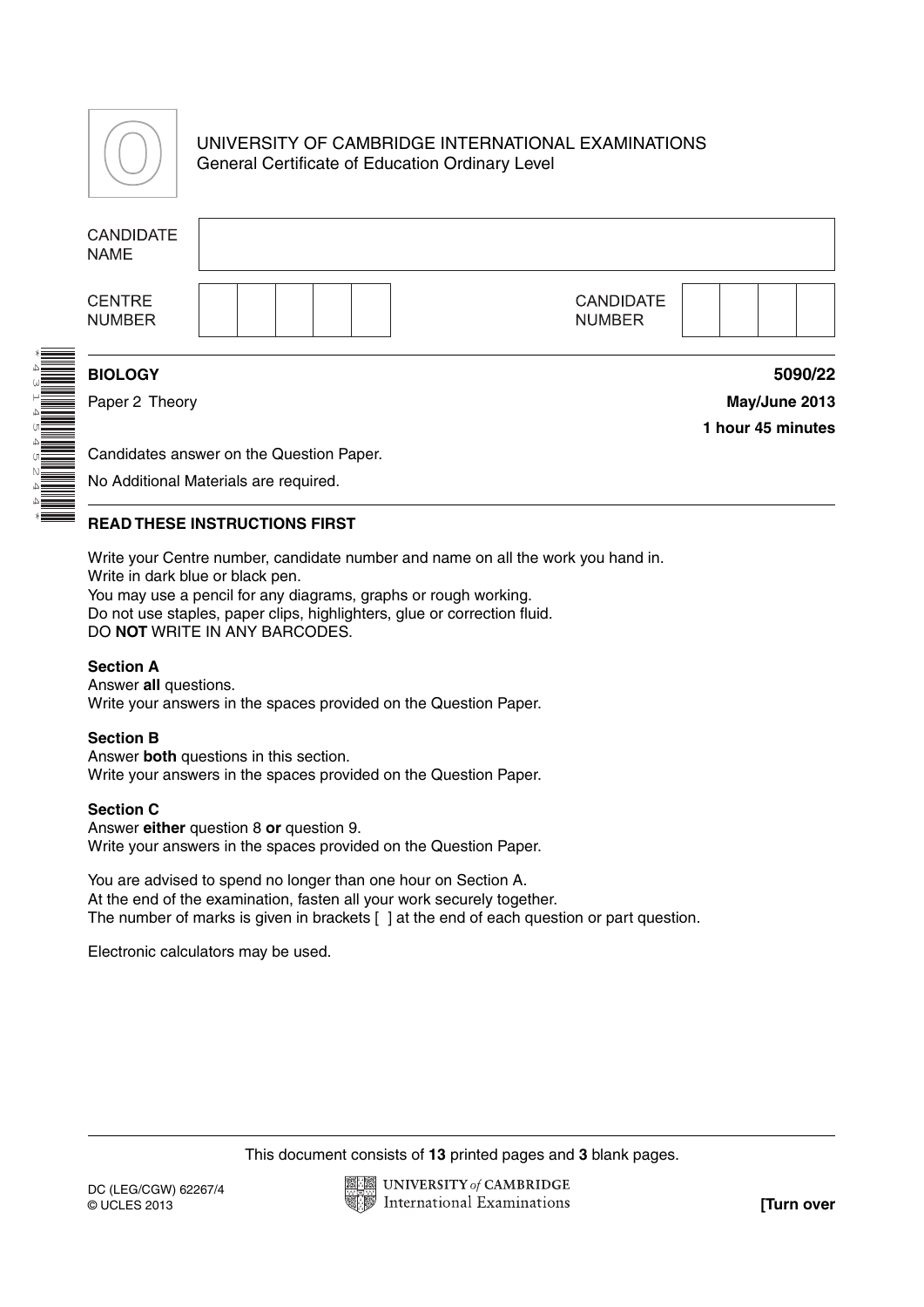## **Section A**

**2**

Answer **all** the questions in this section.

Write your answers in the spaces provided.

**1** Fig. 1.1 shows a vertical section through a pair of guard cells and some other cells on the lower surface of a leaf.





- **(a) (i)** Name the type of cell labelled **A** on Fig. 1.1. ....................................................... [1]
	- **(ii)** Draw an arrow on Fig. 1.1 to show the position of the stoma. [1]
- **(b)** Fig. 1.1 shows the guard cells as they appear at 1300 hours. In the space below, draw a diagram to show the guard cells, **in surface view**, as they would appear at 0100 hours.

On your diagram, draw and label the structural features of **one** of the guard cells.

*For Examiner's Use*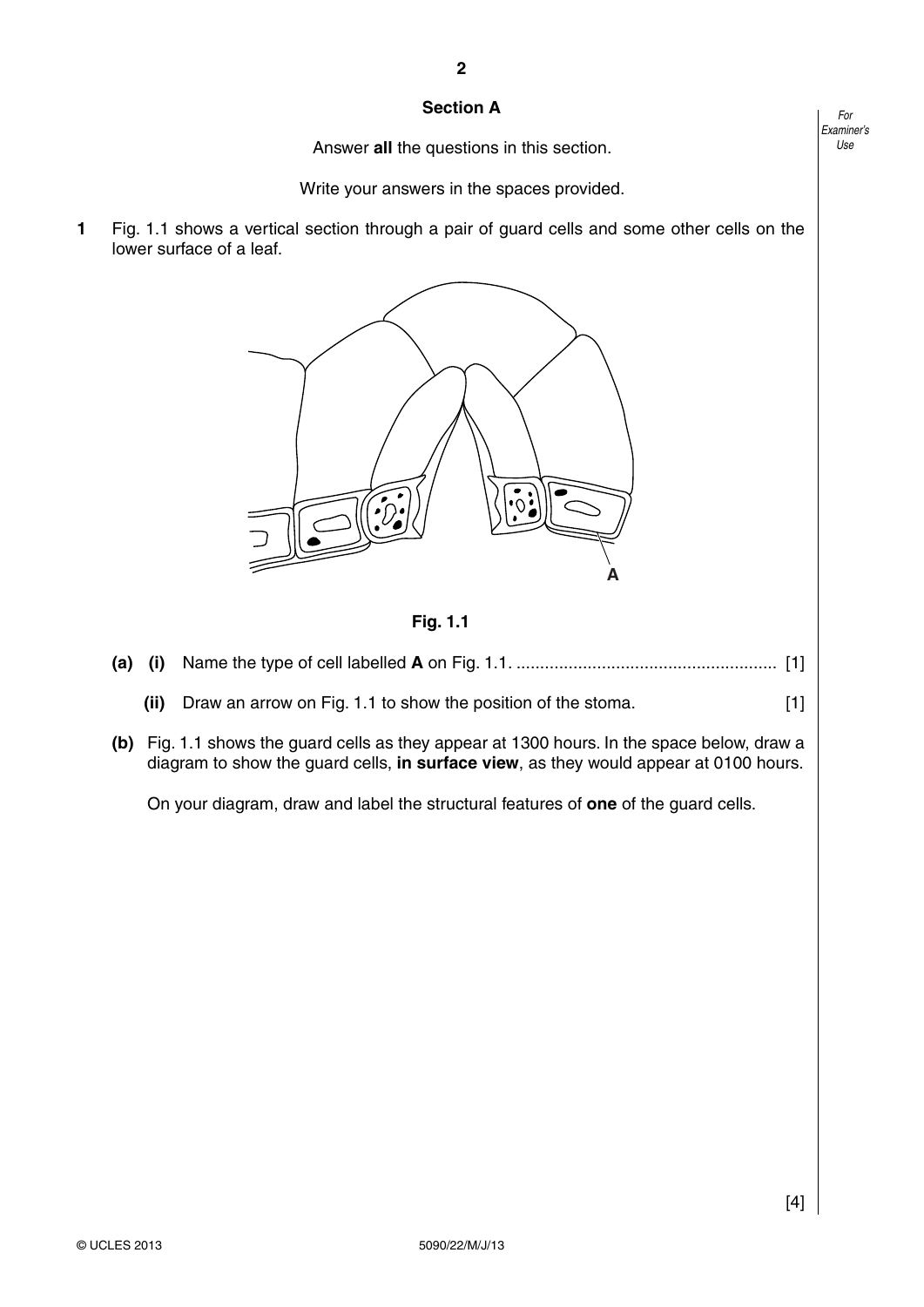(c) Explain the advantage to the plant of the difference in the guard cells at 1300 hours and For at 0100 hours. Examiner's Use [Total: 11]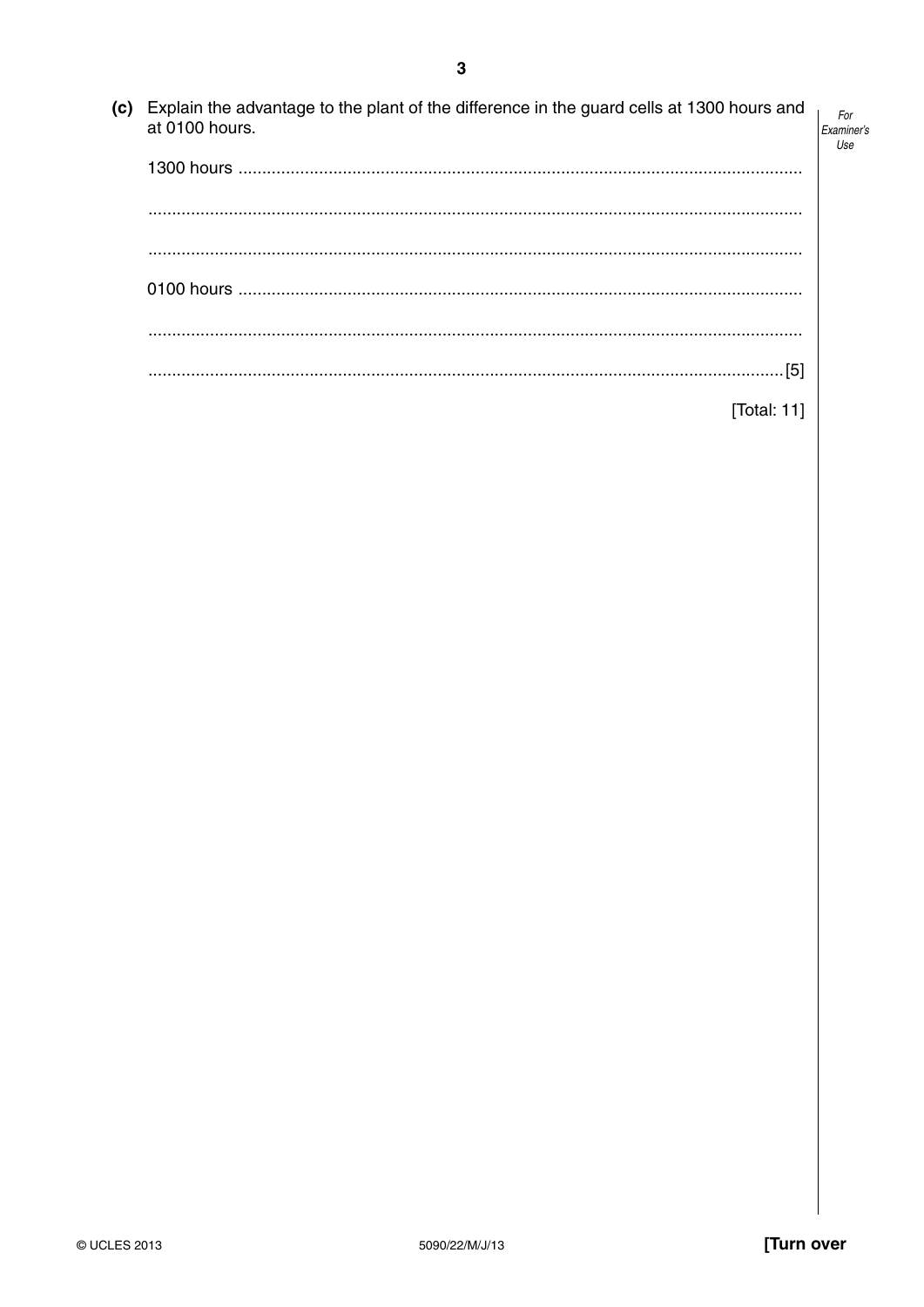**2** In 1822, a man, Alexis Bidagan, suffered an injury from a gun fired at close range. The injury was in the form of a hole about 10 cm in diameter, penetrating both his chest and stomach walls, below his diaphragm. When the wound healed, the edge of the hole in his stomach sealed itself with the edge of the hole in his chest wall. Fig. 2.1 shows the position of the opening that remained to Alexis's stomach until he died 58 years later.

*For Examiner's Use*





 **(a)** Name **two** organs, other than the stomach, that would have been exposed to infection through the hole **before** the wound healed.

1 ..........................................................................

2 .......................................................................... [2]

 **(b)** Suggest why there would have been less chance of the inside of his stomach suffering from an infection than other organs.

 .......................................................................................................................................... .......................................................................................................................................... .......................................................................................................................................... ......................................................................................................................................[3]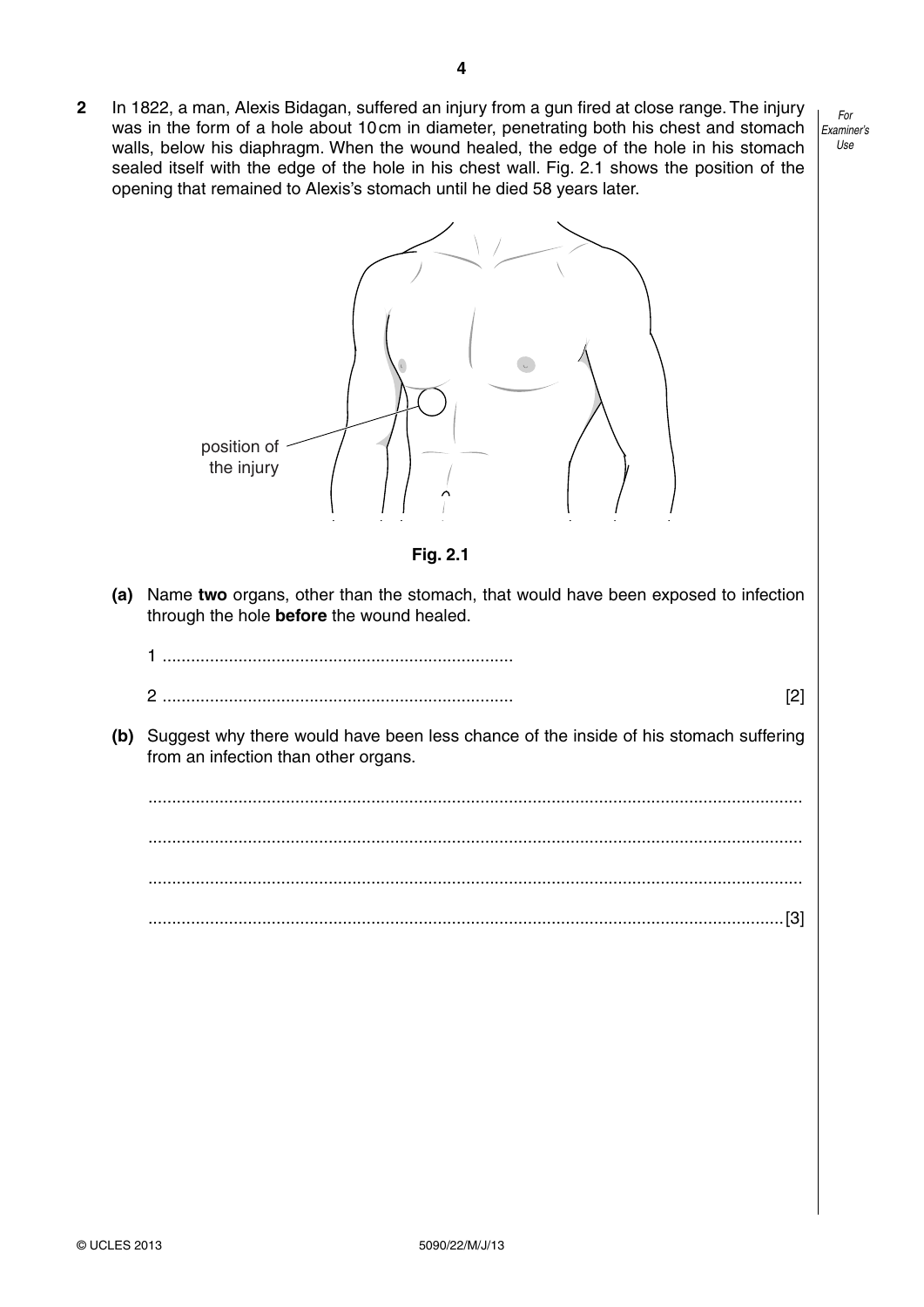(c) If the wound had extended above his diaphragm, explain why Alexis would have experienced some breathing difficulties until the wound healed. Examiner's

[Total: 10] For

Use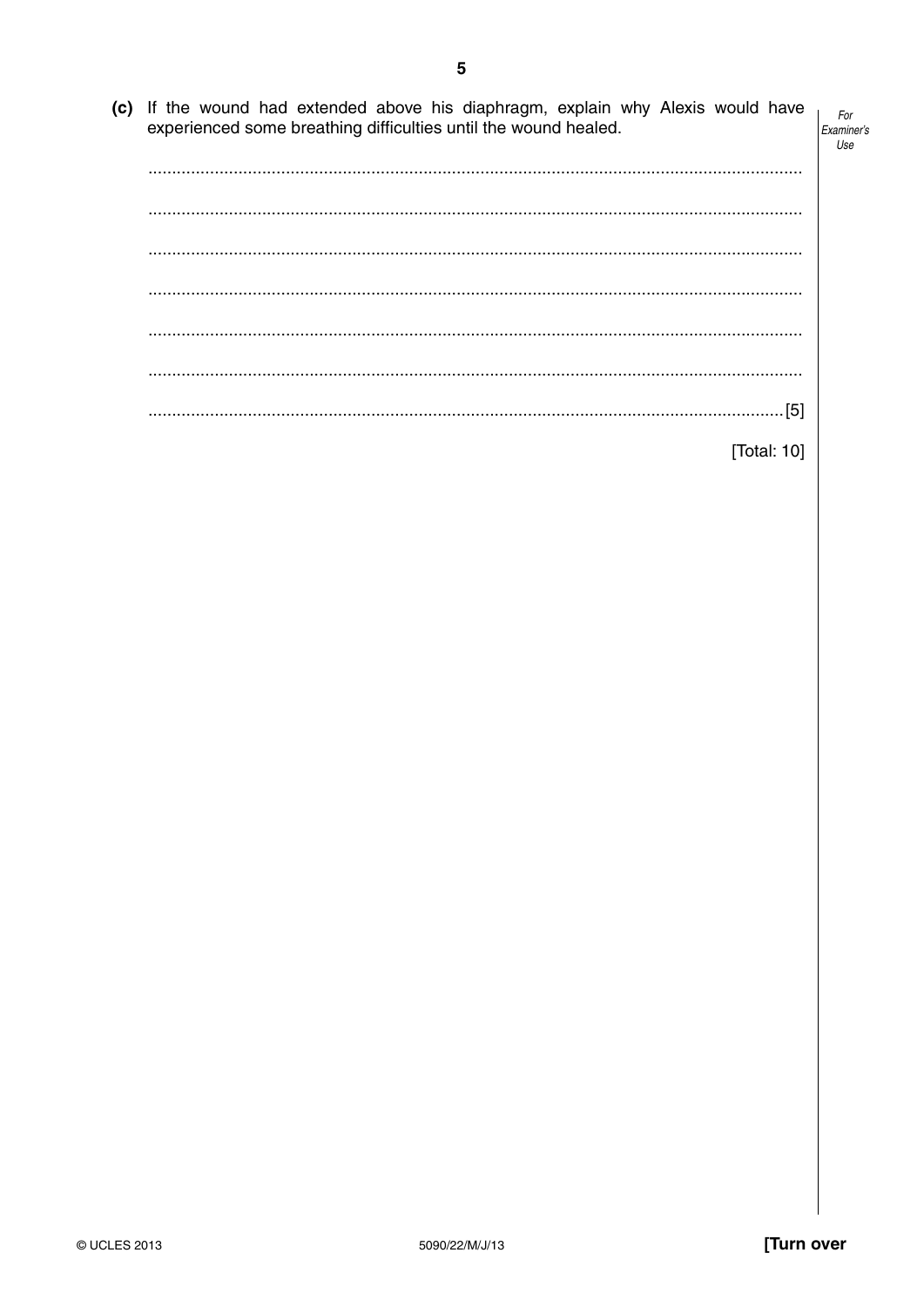$For$ Examiner's Use

3 Lupins are leguminous plants. Fig. 3.1 shows a lupin plant with nodules on its roots.



# Fig. 3.1

 $(a)$   $(i)$  $(ii)$ Explain the role of these microorganisms in the nitrogen cycle. (b) Commercially produced lupins have flower spikes that are larger and with a greater variety of colours than wild lupins. Suggest how these changes have come about. (c) Wild lupins growing at very high altitudes are much smaller than other varieties. Suggest two factors that may be responsible for this. [Total: 11]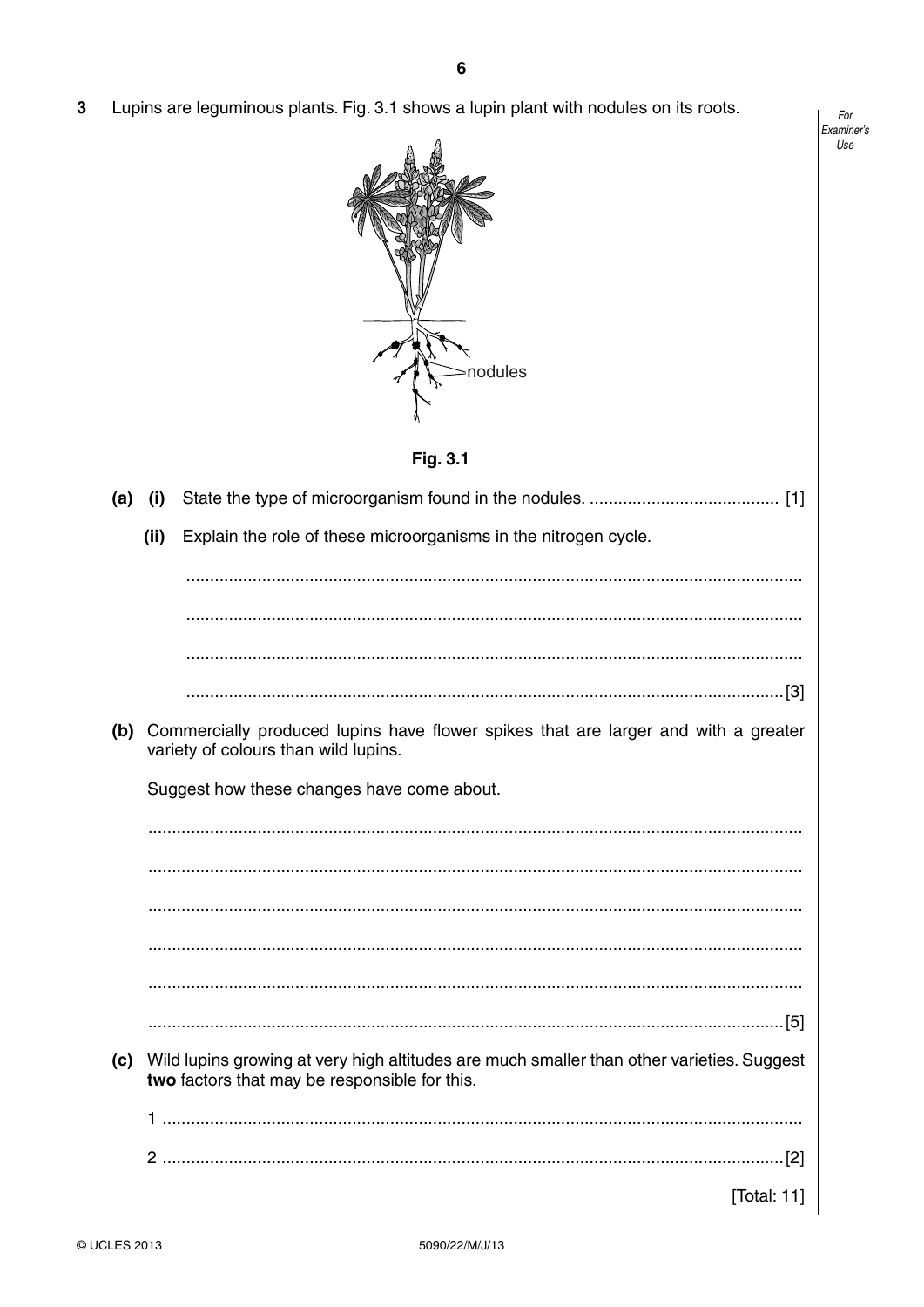**4** Fig. 4.1 shows part of the circulatory system, and **some** of the structures associated with

- organ **B**. **C** blood **d** blood ⋥ bloodblood — ORGAN HEART LUNGS **B D E F** to bladder **Fig. 4.1 (a)** Name organ **B** in Fig. 4.1 .................................................. [1]  **(b) (i)** Name blood vessels **C** and **E** in Fig. 4.1. **C** .................................................................. **E** .................................................................. [2]  **(ii)** Name the chambers of the heart, in the order in which blood passes through them from **D** to **E** in Fig. 4.1. ............................................................ ............................................................ [2]
	- **(c)** Complete Table 4.1 to show **four** differences between the contents of **F** and the blood vessel, **C**, in a healthy person.

# **Table 4.1**

| difference | C | F |
|------------|---|---|
|            |   |   |
| 2          |   |   |
| з          |   |   |
|            |   |   |

[4]

[Total: 9]

*For Examiner's Use*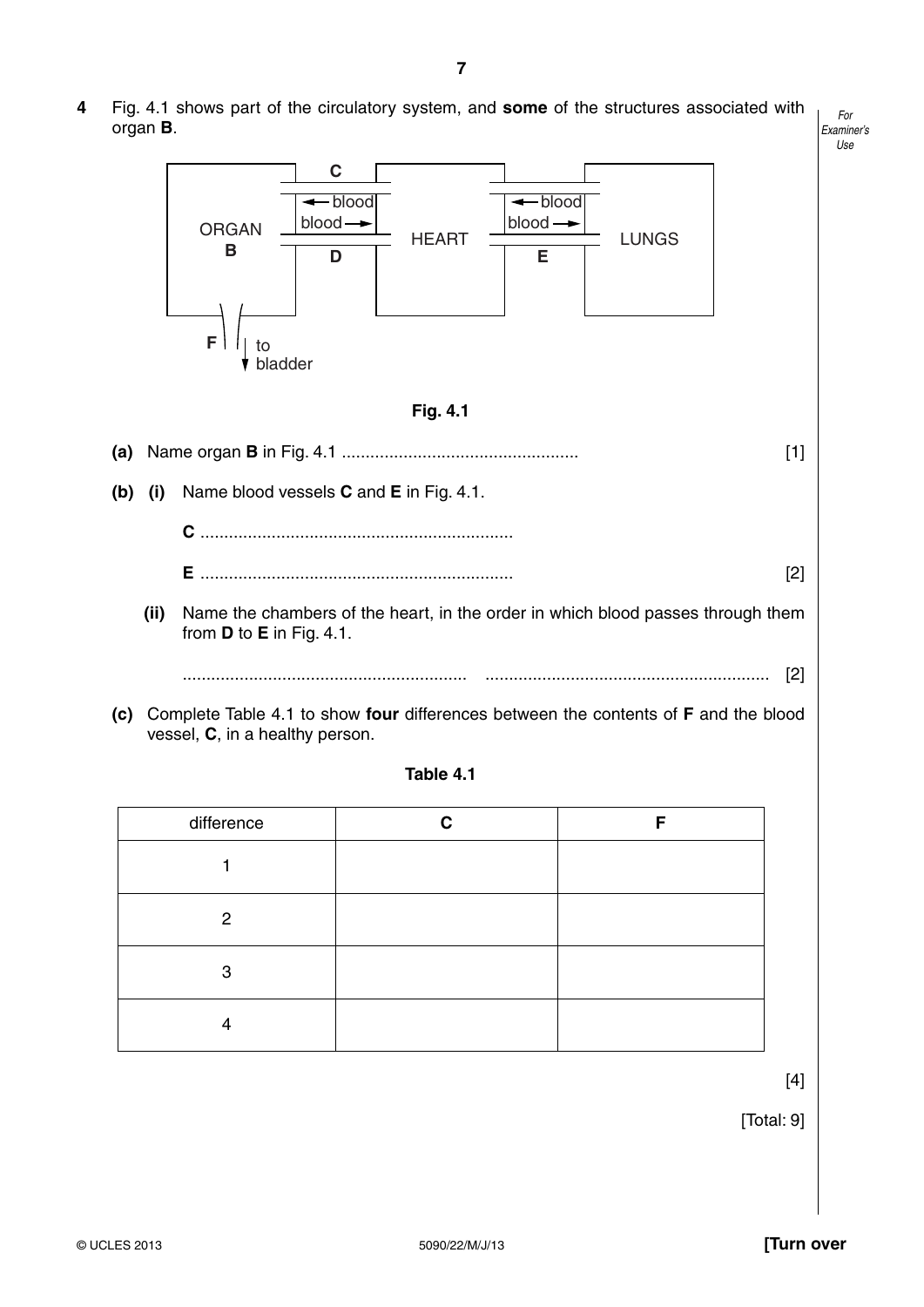5 Fig. 5.1 shows a fermenter used for the large-scale production of antibiotics by microorganisms.

 $For$ Examiner's Use



Fig. 5.1

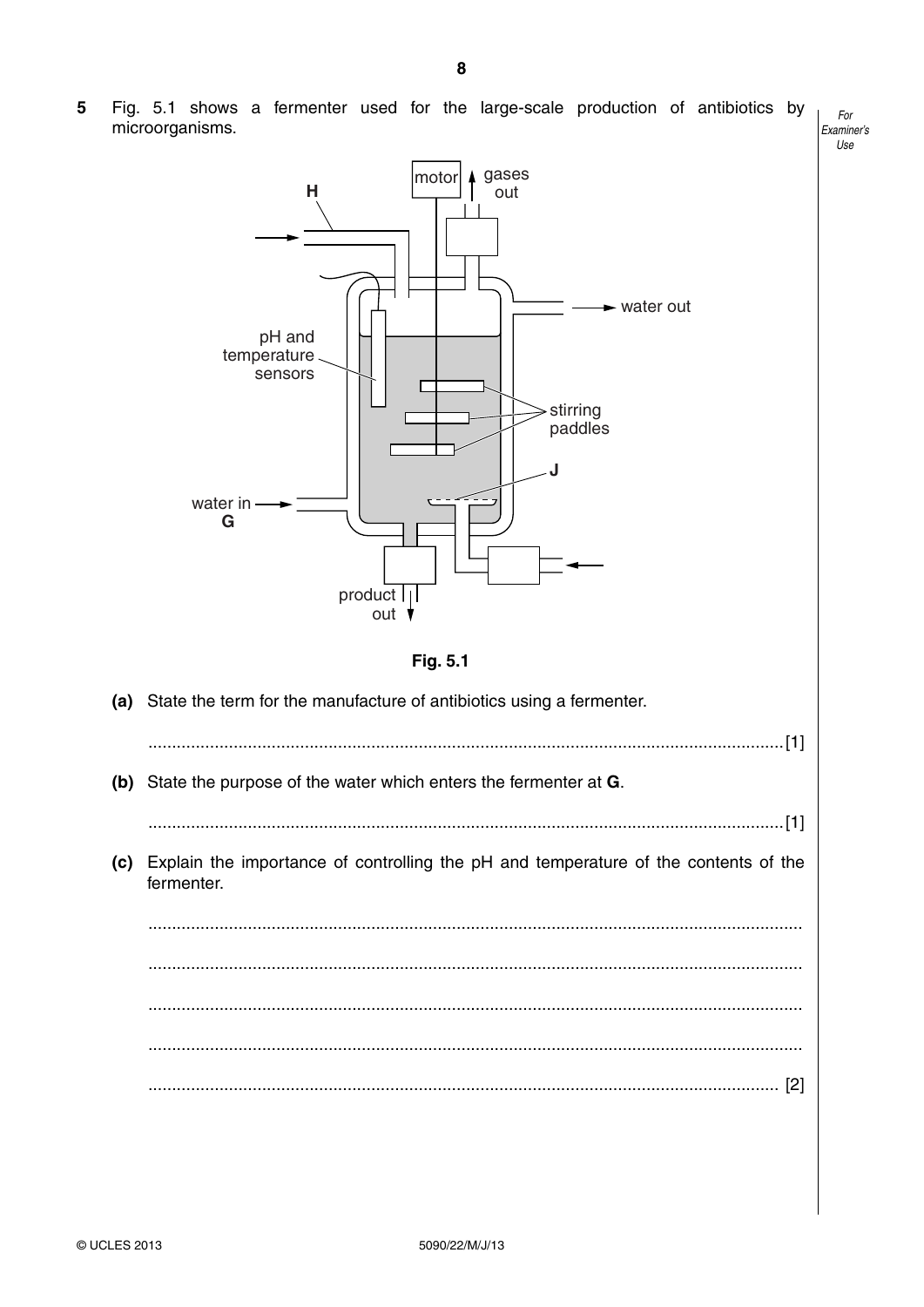| (d) Describe the function of part H and part J. | For                             |
|-------------------------------------------------|---------------------------------|
|                                                 | <i><b>Fxaminer's</b></i><br>Use |
|                                                 |                                 |
|                                                 |                                 |
|                                                 |                                 |
|                                                 |                                 |
|                                                 |                                 |
|                                                 |                                 |
| 15                                              |                                 |

[Total: 9]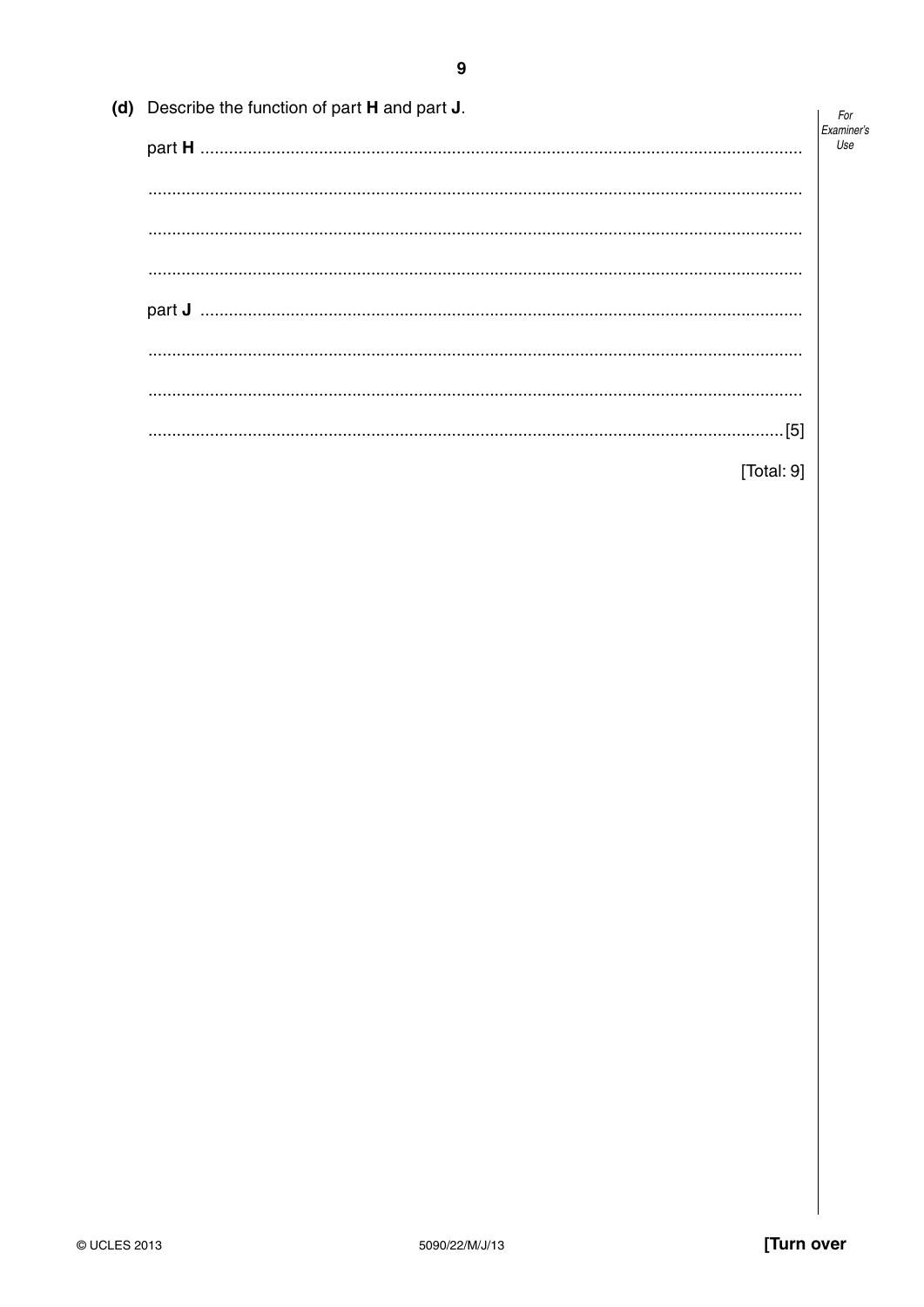#### **Section B**

|  |  |  | Answer all questions in this section. |
|--|--|--|---------------------------------------|
|--|--|--|---------------------------------------|

Write your answers in the spaces provided.

(a) Crops can be grown under controlled conditions in large buildings. 6

> Describe and explain how such buildings can provide the conditions needed for maximum crop production.

(b) Suggest why seeds from crops grown in this way may produce fewer offspring and only small variations compared with crops grown naturally. 

[Total: 10]

 $For$ Examiner's Use

 $10$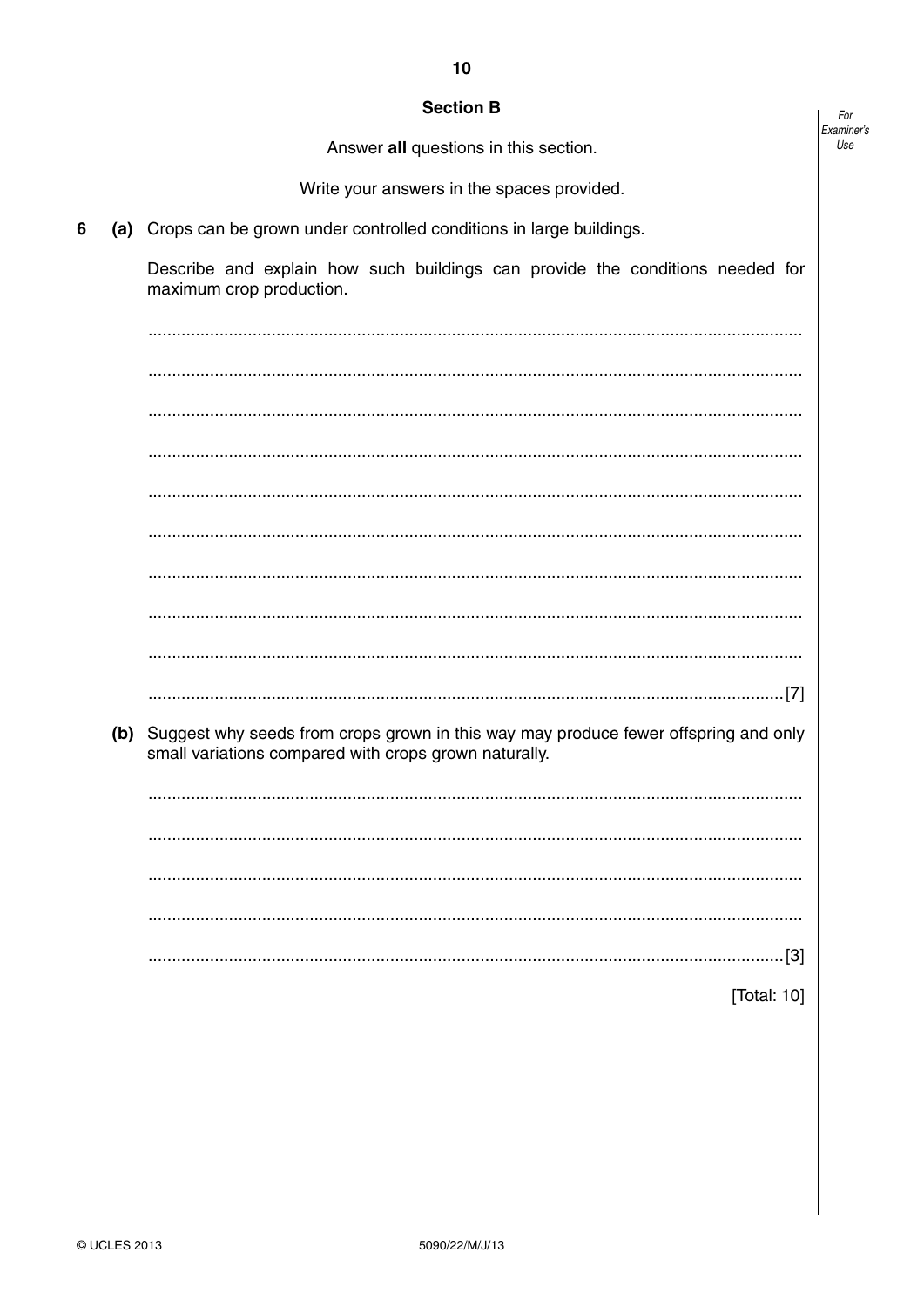|      | (a) List the components of a balanced diet. State one use of each component.   |
|------|--------------------------------------------------------------------------------|
|      |                                                                                |
|      |                                                                                |
|      |                                                                                |
|      |                                                                                |
|      |                                                                                |
|      |                                                                                |
|      |                                                                                |
|      |                                                                                |
|      |                                                                                |
|      |                                                                                |
|      |                                                                                |
|      |                                                                                |
|      |                                                                                |
|      |                                                                                |
|      |                                                                                |
|      |                                                                                |
|      | (b) Explain how this diet should be modified for each of the following people: |
|      |                                                                                |
| (i)  | a person with diabetes                                                         |
|      |                                                                                |
|      |                                                                                |
|      |                                                                                |
|      |                                                                                |
|      |                                                                                |
|      |                                                                                |
| (ii) |                                                                                |
|      | a person with a history of heart problems.                                     |
|      |                                                                                |
|      |                                                                                |
|      |                                                                                |
|      |                                                                                |
|      |                                                                                |
|      | $\dots$ [2]                                                                    |

 $\overline{7}$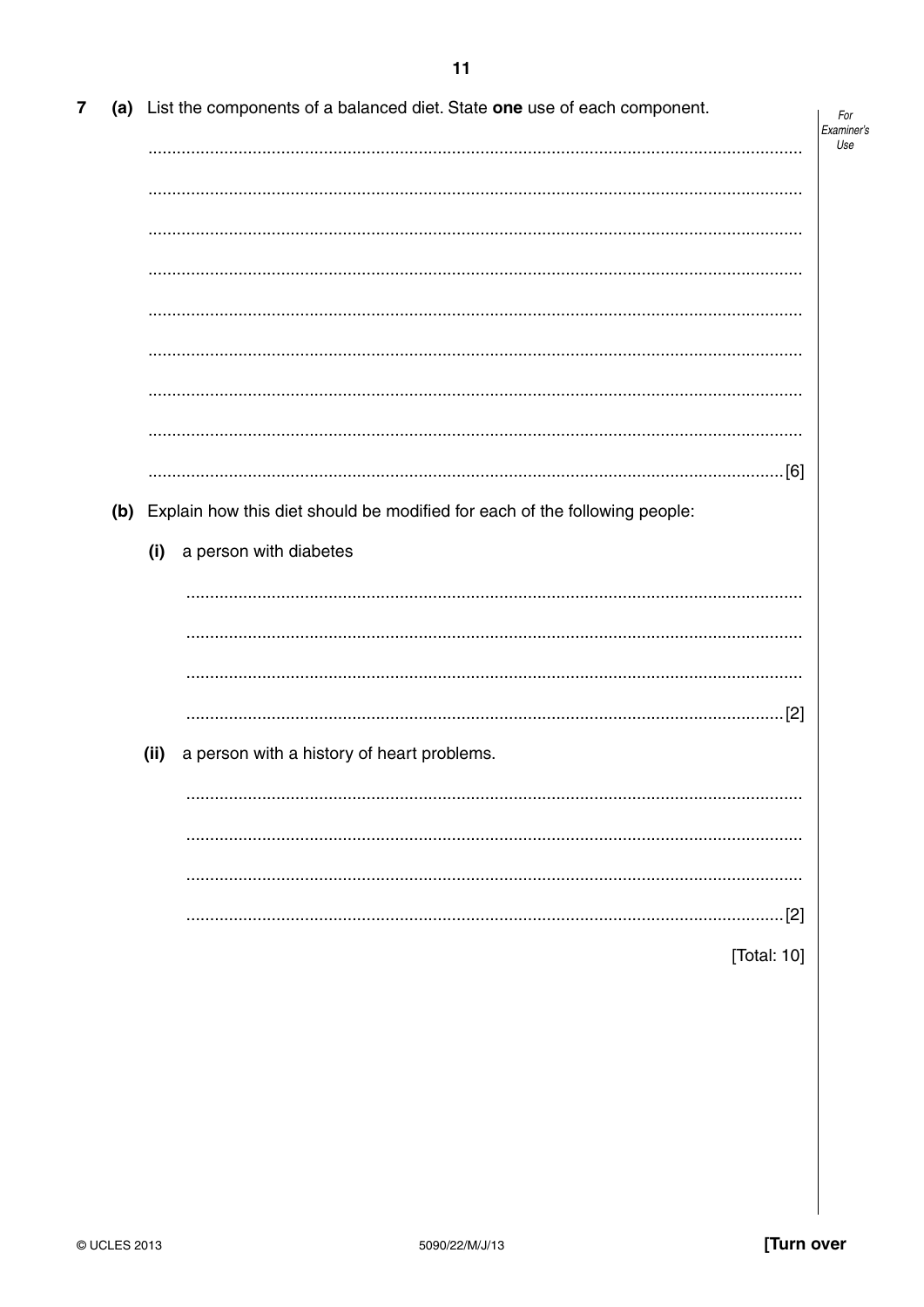|   | <b>Section C</b>                                                                                                       | For               |
|---|------------------------------------------------------------------------------------------------------------------------|-------------------|
|   | Answer either question 8 or question 9.                                                                                | Examiner's<br>Use |
|   | Write your answers in the spaces provided.                                                                             |                   |
| 8 | (a) Define the term hormone.                                                                                           |                   |
|   |                                                                                                                        |                   |
|   |                                                                                                                        |                   |
|   |                                                                                                                        |                   |
|   | (b) State where male hormones and female hormones are produced in mammals and<br>describe their roles in reproduction. |                   |
|   |                                                                                                                        |                   |
|   |                                                                                                                        |                   |
|   |                                                                                                                        |                   |
|   |                                                                                                                        |                   |
|   |                                                                                                                        |                   |
|   |                                                                                                                        |                   |
|   |                                                                                                                        |                   |
|   |                                                                                                                        |                   |
|   |                                                                                                                        |                   |
|   |                                                                                                                        |                   |
|   |                                                                                                                        |                   |
|   |                                                                                                                        |                   |
|   | [7]                                                                                                                    |                   |
|   | [Total: 10]                                                                                                            |                   |
|   |                                                                                                                        |                   |

 $12$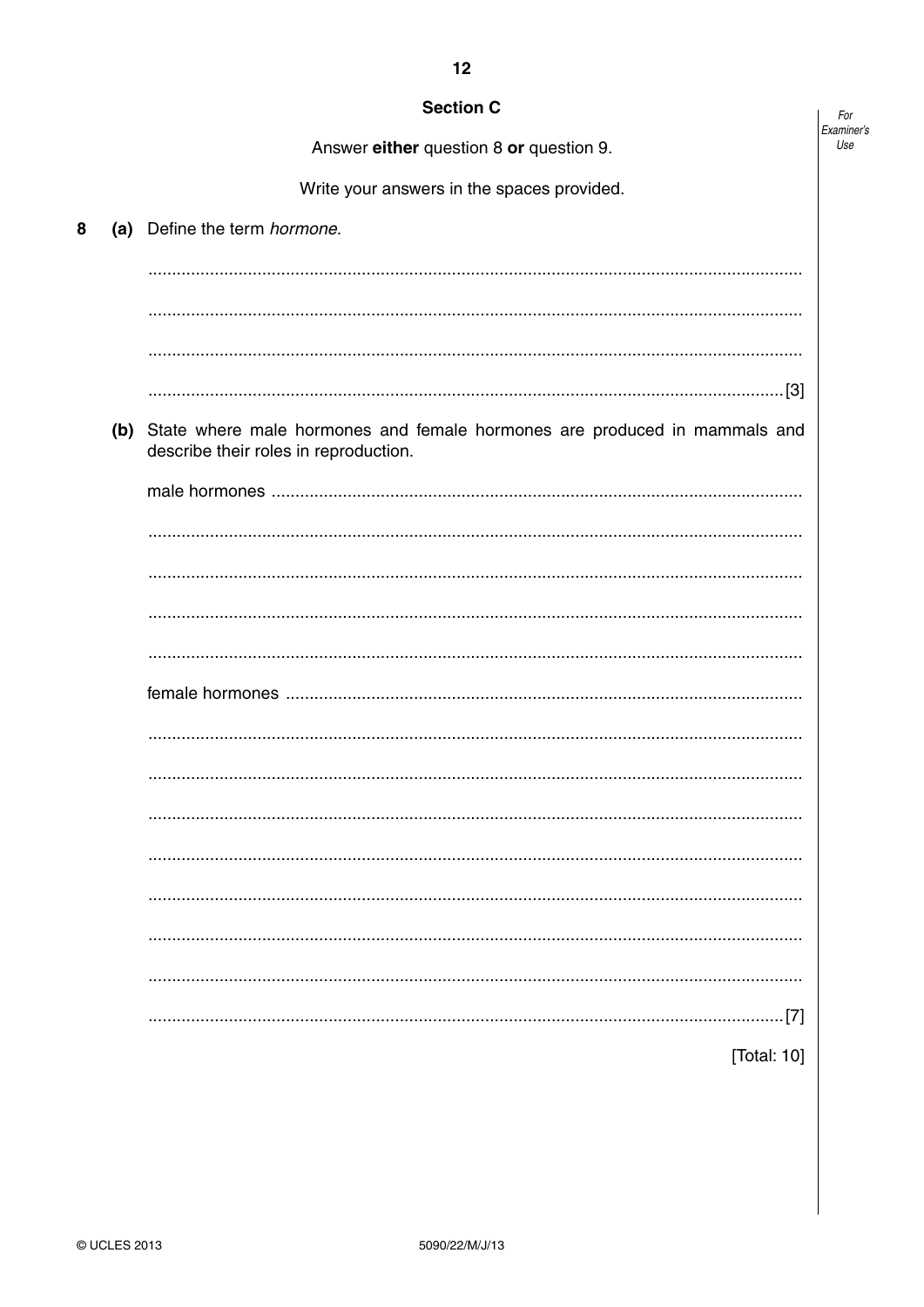|      | (a) Describe the structure and functions of capillaries in the circulatory system. |
|------|------------------------------------------------------------------------------------|
|      |                                                                                    |
|      |                                                                                    |
|      |                                                                                    |
|      |                                                                                    |
|      |                                                                                    |
|      |                                                                                    |
|      |                                                                                    |
|      |                                                                                    |
|      |                                                                                    |
|      |                                                                                    |
|      | (b) Describe the functions of each of the following:                               |
|      | (i) white blood cells                                                              |
|      |                                                                                    |
|      |                                                                                    |
|      |                                                                                    |
|      |                                                                                    |
|      |                                                                                    |
|      |                                                                                    |
|      | $\ldots \ldots \ldots \ldots \ldots \ldots \ldots \ldots \left[ 3\right]$          |
|      | platelets.                                                                         |
|      |                                                                                    |
|      |                                                                                    |
|      |                                                                                    |
| (ii) | [2]                                                                                |

13

9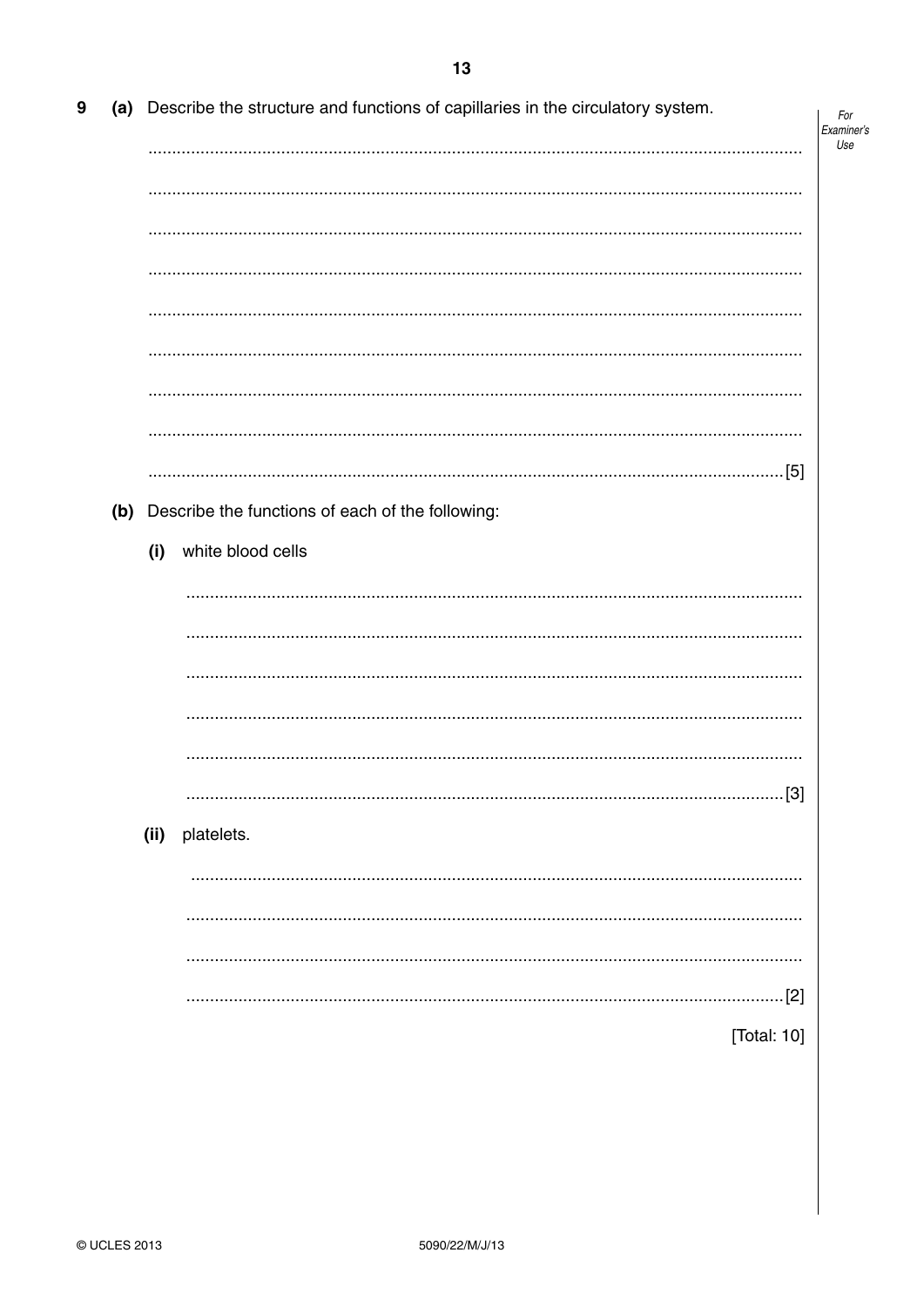# **BLANK PAGE**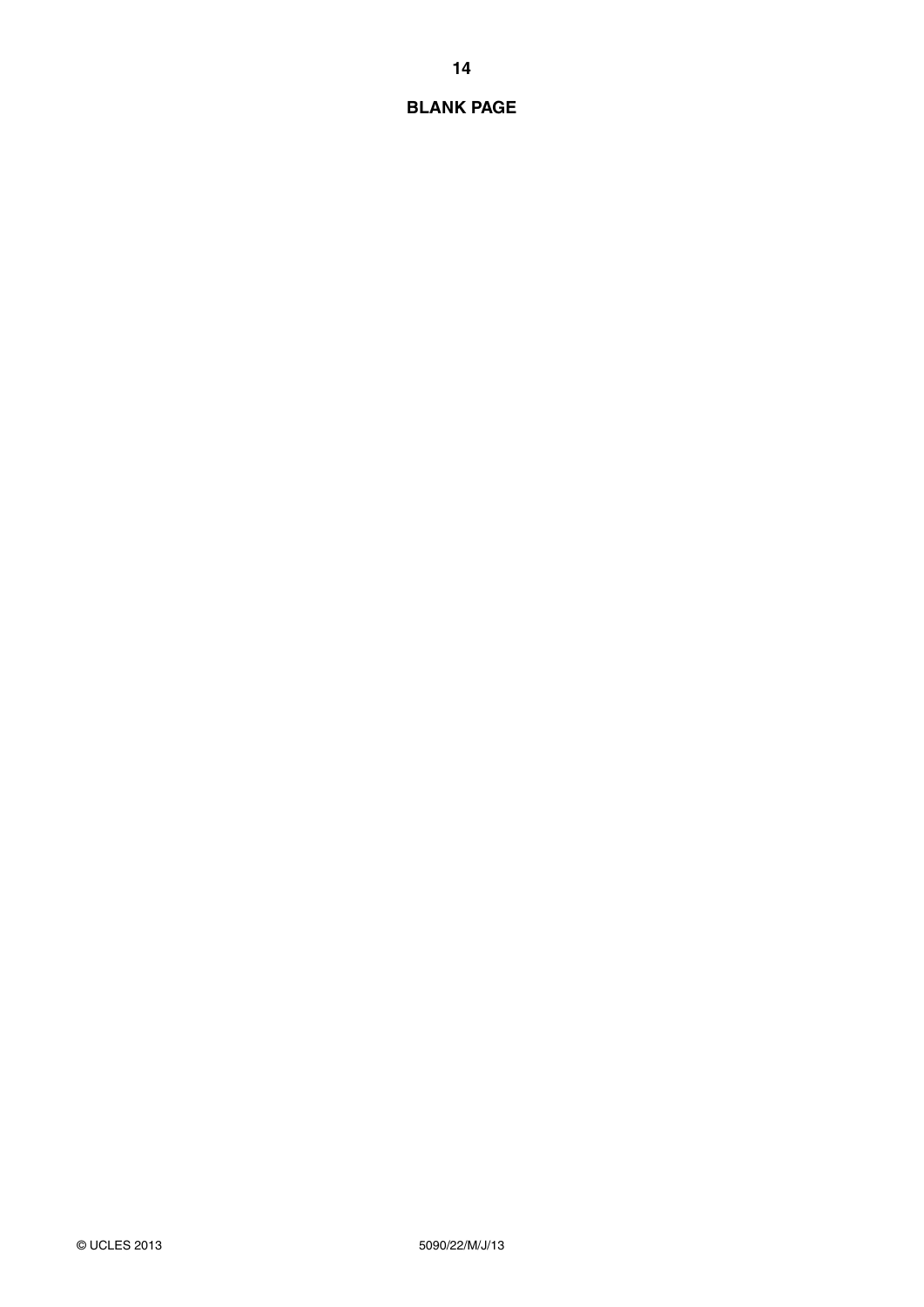# **BLANK PAGE**